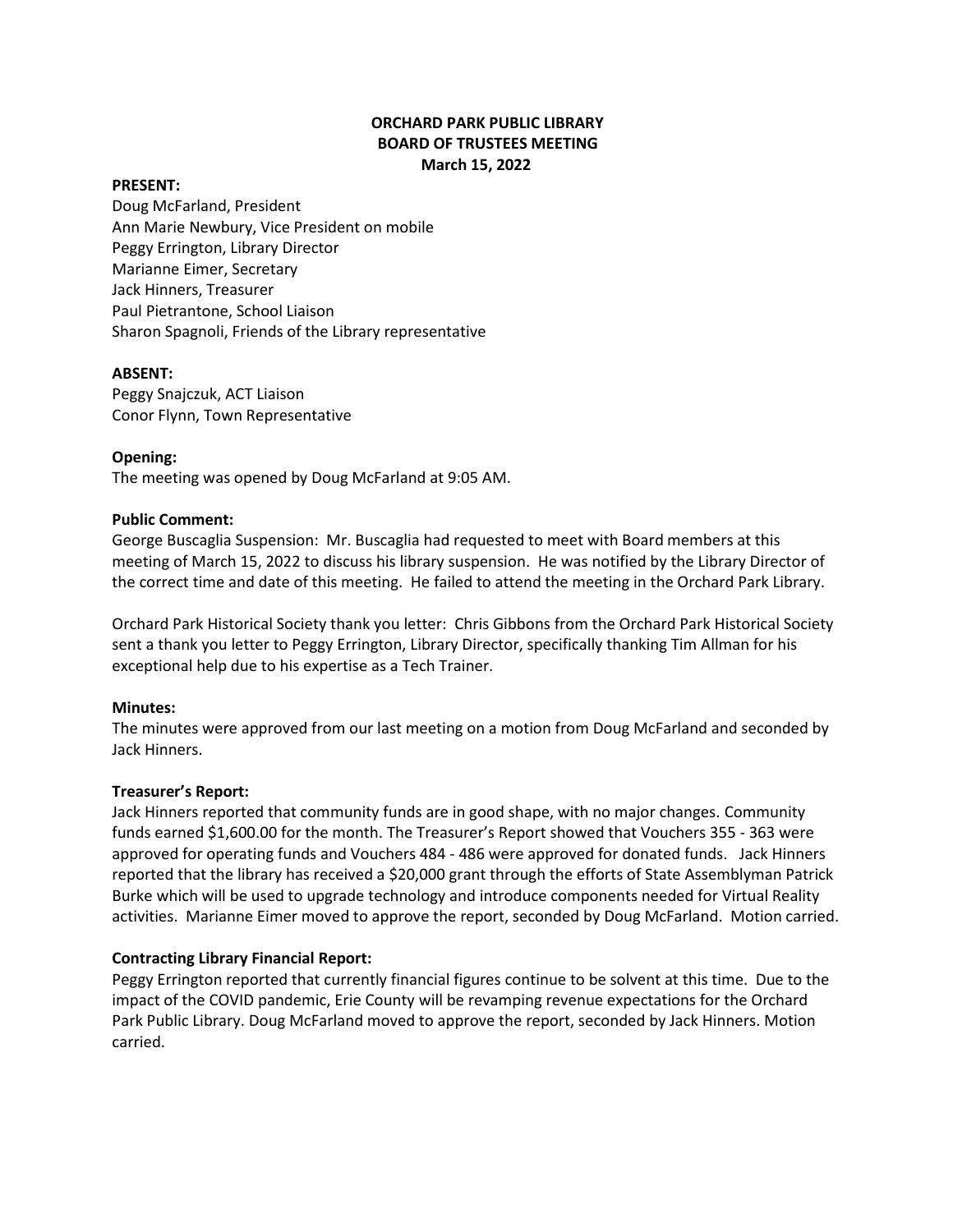#### **Librarian's Report:**

Peggy Errington reported that library attendance statistics continue to improve. Children's programs are well attended, with increased openings possible during summer due to open doors and outside meetings. Both the Escape Room and Scavenger Hunt activities continue to be popular. Class visits will not resume until April or May. Additional STEM/STEAM related activities may be located in the foyer in the future. A wired cart offering power will allow a greater use of the Meeting Room for more technological connectivity. Peggy Errington reported the library will continue to explore partnerships with the Orchard Park Central Schools Computer Labs. Doug McFarland moved to approve the report, seconded by Jack Hinners. Motion carried.

## **Building and Grounds Report:**

Peggy Errington reported that a heating unit was repaired in January. The security system has been checked and is up-to-date. It has been reset and has had updated hardware installed.

### **ACT Meeting:**

Peggy Errington reported that there will be a General Meeting on May  $7<sup>th</sup>$  at the Central Library. The newly appointed Director of the B&ECPL will be introduced. A short video from all Contract Libraries and Board of Directors will be produced by each library prior to this meeting to be given to the Director.

### **Friends of the Library Report:**

Sharon Spagnoli reported the Friends website has been updated. A new cart is now being filled with gift books, which is located near the Reference Desk. Tables have been set up to accommodate the Pop-up Sale slated for Wednesday, March 16<sup>th</sup> through Friday, March 18<sup>th</sup> and ending with a bag sale on Saturday, March  $19^{th}$ . Additional pop-up sales are being planned with such themes as cookbooks, and non-fiction. A summer sale is expected to be set up in a tent outside.

#### **Unfinished Business:**

FOIL Request that had been denied never had a Denial Appeal filed with the library.

The library now has a refuse contract with the Modern Disposal Company starting April 1, 2022. The cost has been reduced to \$160.00 per month compared to a previous cost of \$400.00 per month charged by Waste Management. The library falls under the category of a subsidiary of the Town's contract.

Update on the OPCS ArtSplash! Event. Now scheduled for Friday, May 20<sup>th</sup>, with tickets being issued for attendance. Art projects will be on display with a controlled number of people allowed in at one time. Masks will be available.

#### **New Business:**

A resolution was made by Doug McFarland and seconded by Marianne Eimer to approve the 2021 State Report. Motion carried.

All Board members in attendance signed and submitted Conflict of Interest Disclosure Statements in effect for one year.

Minor B&ECPL Personnel Policy changes were discussed. Doug McFarland put forth a resolution to accept these changes which was seconded by AnnMarie Newbury. Motion carried.